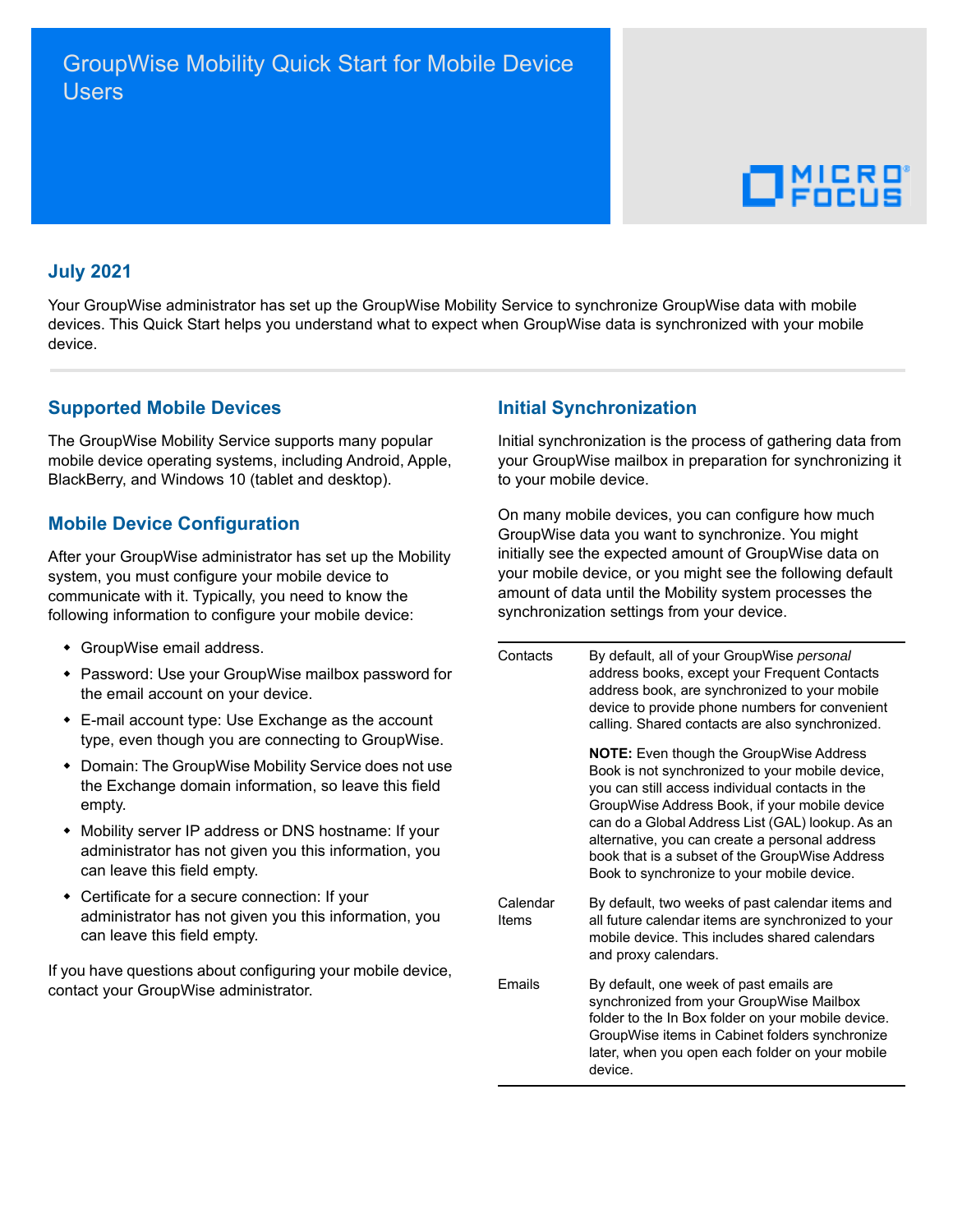| <b>Tasks</b>      | By default, two weeks of past tasks, based on the<br>task due dates, and all future tasks are<br>synchronized to your mobile device. Completed<br>tasks, as well as uncompleted tasks, are<br>synchronized.                                                                                                                                                       |
|-------------------|-------------------------------------------------------------------------------------------------------------------------------------------------------------------------------------------------------------------------------------------------------------------------------------------------------------------------------------------------------------------|
| Phone<br>Messages | By default, three days of past phone messages<br>are synchronized from your GroupWise Mailbox<br>folder to the In Box folder on your mobile device.                                                                                                                                                                                                               |
| Folders           | By default, the folders in the GroupWise Cabinet<br>folder, as well as other standard GroupWise<br>folders (such as Sent Items, Work in Progress,<br>Junk Mail, and Trash), synchronize to your mobile<br>device. However, the items in these folders do not<br>synchronize until you open each folder. Shared<br>folders also synchronize to your mobile device. |
|                   | <b>NOTE:</b> The Work in Progress folder maps to the<br>Drafts folder on your mobile device and<br>synchronizes only the email items in the folder.<br>Changes made on your mobile device<br>synchronize back to GroupWise.                                                                                                                                       |
|                   | <b>NOTE:</b> The following folders are not<br>synchronized: Tasklist, Documents, POP or IMAP<br>accounts, NNTP Newsgroup accounts, RSS<br>feeds, query folders, and Internet calendar<br>subscription folders. Although the Tasklist folder is<br>not synchronized, individual tasks are<br>synchronized.                                                         |
| Attachments       | Attachments synchronize to your mobile device<br>along with items, if they do not exceed the<br>Mobility system size limits. If an item has an<br>attachment that does not synchronize, you are<br>notified.                                                                                                                                                      |

## **Synchronization Configuration**

After initial synchronization, you can retrieve additional past items by reconfiguring your mobile device. Refer to Help on your mobile device to learn how to change these synchronization settings.

In addition, you can customize some synchronization settings in your GroupWise Mobility Service user account.

**1** In a web browser, view the following URL:

https://*mobility\_server*\_address:8120

Replace *mobility\_server\_address* with the IP address or DNS hostname of the server where the Mobility Service is installed.

- **2** Log in to your GroupWise Mobility Service user account.
	- **2a** In the **User Name** field, specify your GroupWise user name.
	- **2b** In the **Password** field, specify your GroupWise mailbox password.
	- **2c** Click **Login** to display the Mobility Settings page.

**NOTE:** If your GroupWise administrator has enabled Multi-Factor Authentication, you may be required to specify an authentication token after your password using the "&" symbol to login (Ex. password&token). Please contact your GroupWise administrator for more details.

- **3** Adjust your GroupWise synchronization settings to change which personal address books are synchronized to your mobile device and to select the default personal address book for your mobile device.
	- **3a** Click **GroupWise Settings**.

By default, all GroupWise personal address books are synchronized to your mobile device, except the Frequent Contacts address book.

- **3b** (Conditional) If you do not want to synchronize a personal address book to your mobile device, Ctrl+click it to remove it from the list of address books that are selected for synchronization.
- **3c** In the **Mobility Default Address Book** field, select the personal address book where you want contacts to be added when you add them on your mobile device.

Although it is possible on the GroupWise Settings page to limit the item types that are synchronized between GroupWise and your mobile device, changing the default settings is not recommended.

- **3d** Click **Save**, then click **Home** to return to the User Options page.
- **4** Adjust your device synchronization settings to change which folders and calendars are synchronized to your mobile device:
	- **4a** Click **Device Settings**.

By default, all GroupWise folders are synchronized to your mobile device. However, the items in the folders are not synchronized until you open each folder on your mobile device.

- **4b** (Optional) Deselect any folders that you do not want to synchronize to your mobile device.
- **4c** Click **Save**.
- **5** Click **Logout** to log out of your Mobility Service user account.

# **Ongoing Synchronization**

After initial synchronization is complete and your mobile device contains all desired data from your GroupWise mailbox, synchronization of items and actions continues, regardless of whether you are working in your GroupWise mailbox or on your mobile device.